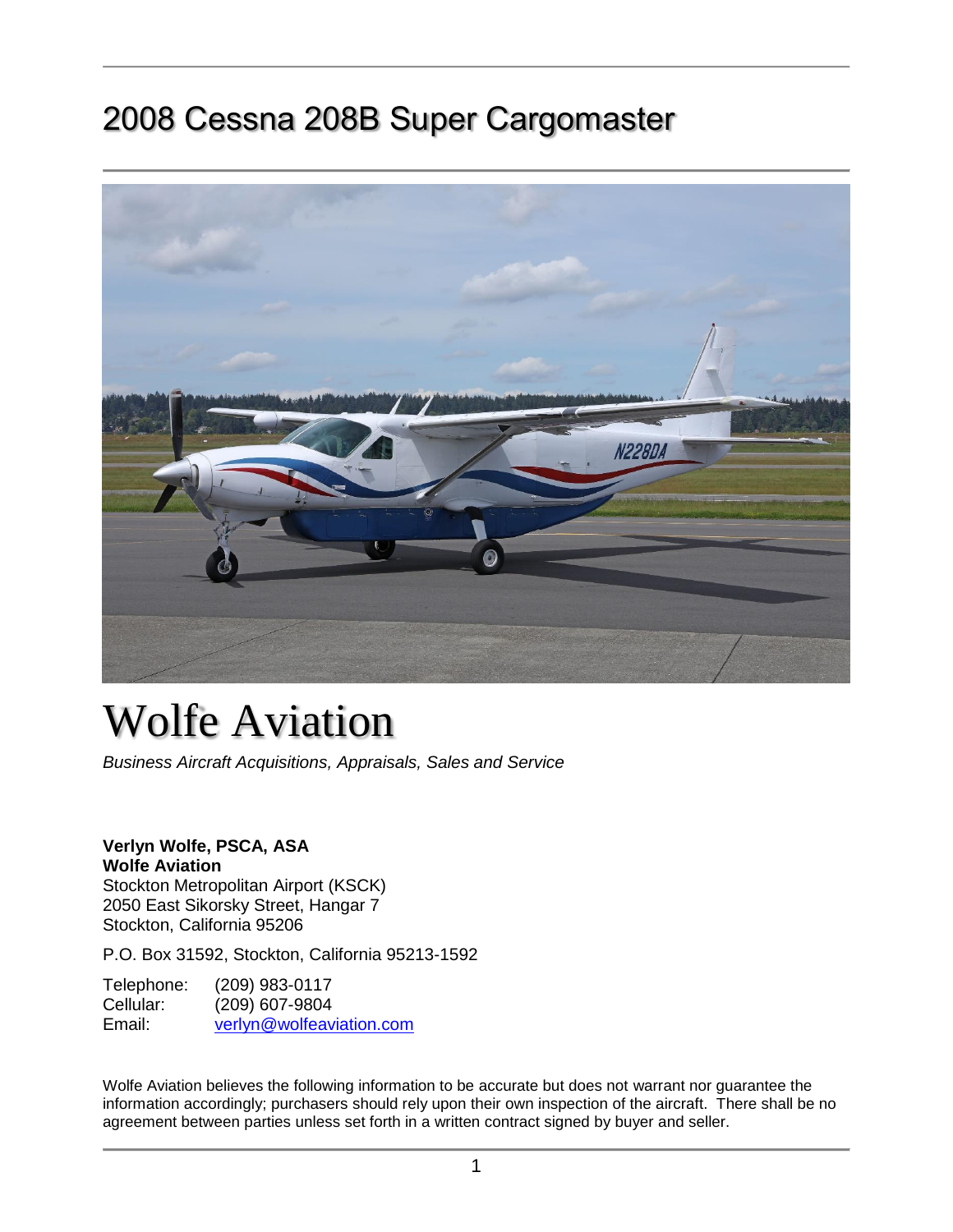### **Details:**

- Registration: N228DA
- Serial Number: 208B2052
- Airframe: 4,497 Hours total time since new
- Landings: 4,540 Landings
- Engine: Manufacturer: Pratt & Whitney Canada Model number: PT6A-114A, 675 SHP Serial number: PCE-PC1565 Manufacture date: 08/19/2008 Total time since new: 4,497 Hours Time since overhaul: N/A Time to overhaul: 3,503 Hours TBO interval: 8,000 Hours, MORE Program STC • Propeller: Manufacturer: McCauley, three blade reversible Model number: 3GFR34C703-B/106GA-0 Serial number: 081324 Overhaul date: 11/27/2018 Hours since overhaul: 1.161 Hours Total time since new: 4,497 Hours TBO interval: 4,000 Hours AAIP Phase 1 due in: 1,536 Hours Inspections: Phase 2 due in: 1,736 Hours Phase 3 due in: 1,936 Hours Phase 4 due in: 2,136 Hours Phase 5 due in: 2,336 Hours Phase 6 due in: 139 Hours Phase 7 due in: 339 Hours Phase 8 due in: 539 Hours Phase 9 due in: 739 Hours Phase 10 due in: 939 Hours Phase 11 due in: 1,139 Hours Phase 12 due in: 1.339 Hours Oxygen cylinder hydrostatic test due by 04/30/2024 ELT battery replacement due by 02/28/2027 IFR recertification due by 05/31/2023 Damage: No known damage history Records: Complete and continuous logbooks, and records • Price: Make offer or cash and trade for older C208B
- Location: Portland International Airport (KPDX), Portland, Oregon

#### **Specifications:**

- Cabin: Crew: 2, Passengers: 0
- Exterior: Wingspan: 52' 1", Length: 41' 7", Height: 15' 6"
- Max takeoff: 8.750 lbs.
- Useful load: 4,029.94 lbs. actual
- Fuel capacity: 335.6 gals. (332 gals. usable)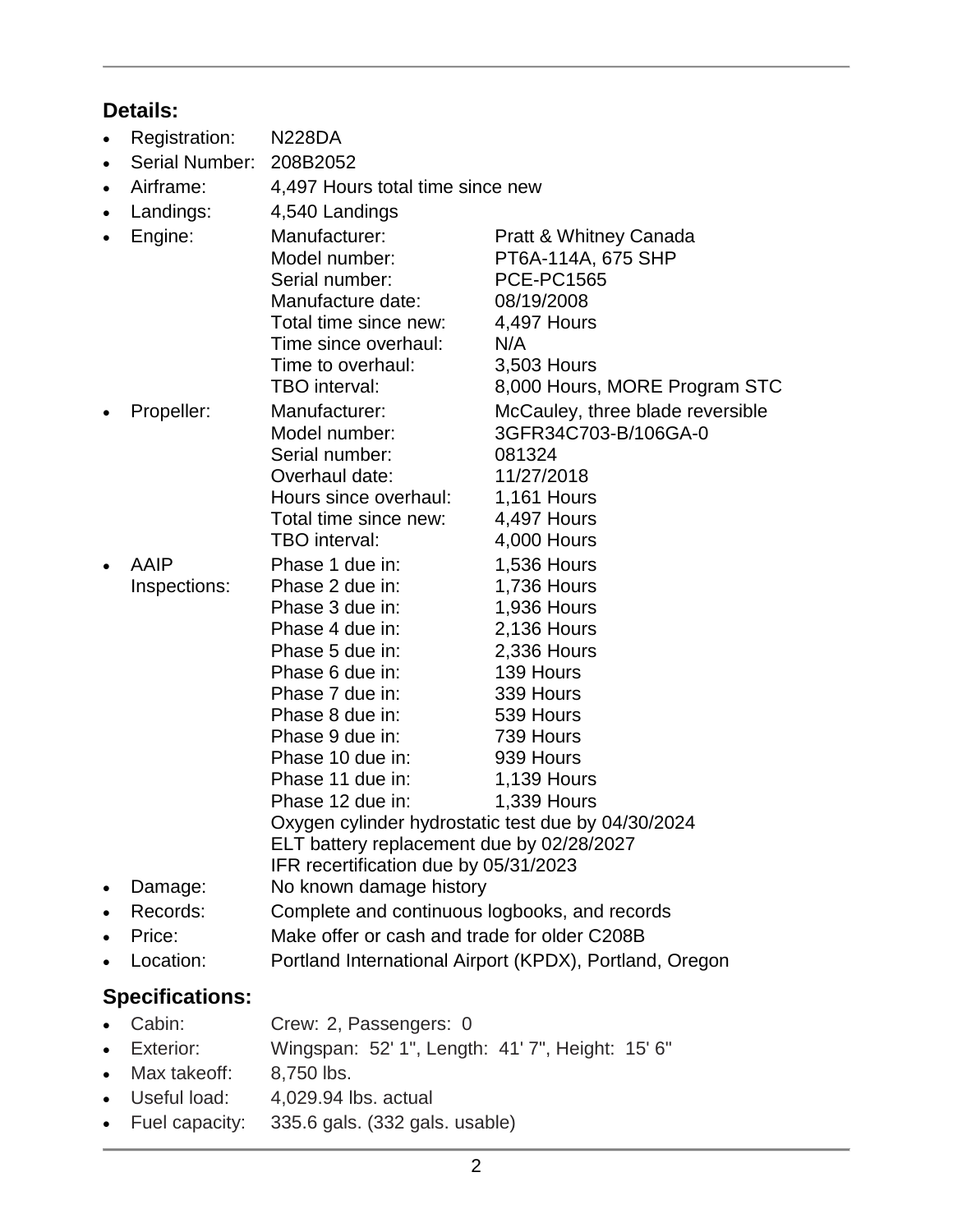#### **Avionics & Instruments:**

- Audio Panel: Garmin GMA 1347 audio panel with marker beacon and intercom
- GPS/NAV/COM 1:Garmin GIA 63W WAAS GPS/NAV/COM with Glideslope #1
- GPS/NAV/COM 2:Garmin GIA 63W WAAS GPS/NAV/COM with Glideslope #2
- Displays: Three Garmin GDU 1040A displays
- ADC: Dual Garmin GDC 74A air Data computer
- Autopilot: Garmin GFC 700 autopilot flight control system
- AHRS: Garmin GRS 77 attitude heading reference system Dual GMU 44 magnetometers
- TAWS-B: Terrain awareness warning system
- Transponder: Garmin GTX 33ES Mode S extended squitter transponder
- ADS-B: ADS-B Out Garmin GTX 33ES Mode S extended squitter transponder
- Weather Radar: Garmin GWX 68 color weather radar
- Eng./AF Analyzer:Garmin GEA 71 engine/airframe unit CHT/EGT sensors all cylinders Fuel flow meter Manifold, tachometer and vacuum sensors
- Eng. Trend Mont.: Altair Avionics ADAS engine trend monitor
- ELT: Artex ME406 406MHz ELT with panel switch and indicator
- ICS: Intercom system via GMA 1347, standard jacks
- OAT: Garmin GTP 59 outside air temperature probe
- Standby airspeed, attitude and altimeter indicators
- Quartz recording hour meter
- Telex hand held microphone
- Pilot & Copilot PTT, A/P disconnect/trim interrupt, electric trim, CWS and map light switches
- Auxiliary power port
- Dual avionics bus

#### **Additional Features:**

- FAR Part 135 certificate operated and maintained
- MORE 8,000 hour TBO engine program STC
- Factory freon air conditioning system
- Ventilation fan system
- 300-amp starter generator
- Cargo pod with four storage lockers
- TKS ice protection system for cargo pod equipped aircraft
- Oxygen system installation
- High altitude and landing performance (above 12,000' pressure altitude)
- 12-Volt direct current power outlets
- External ground power receptacle
- Cockpit fire extinguisher
- Tanis engine preheat system
- Aero Twin exhaust deflector Form 337 11/16/2018 per STC SA3649NM
- Rosen sun visor system Form 337 11/16/2018 per STC SA01944SE